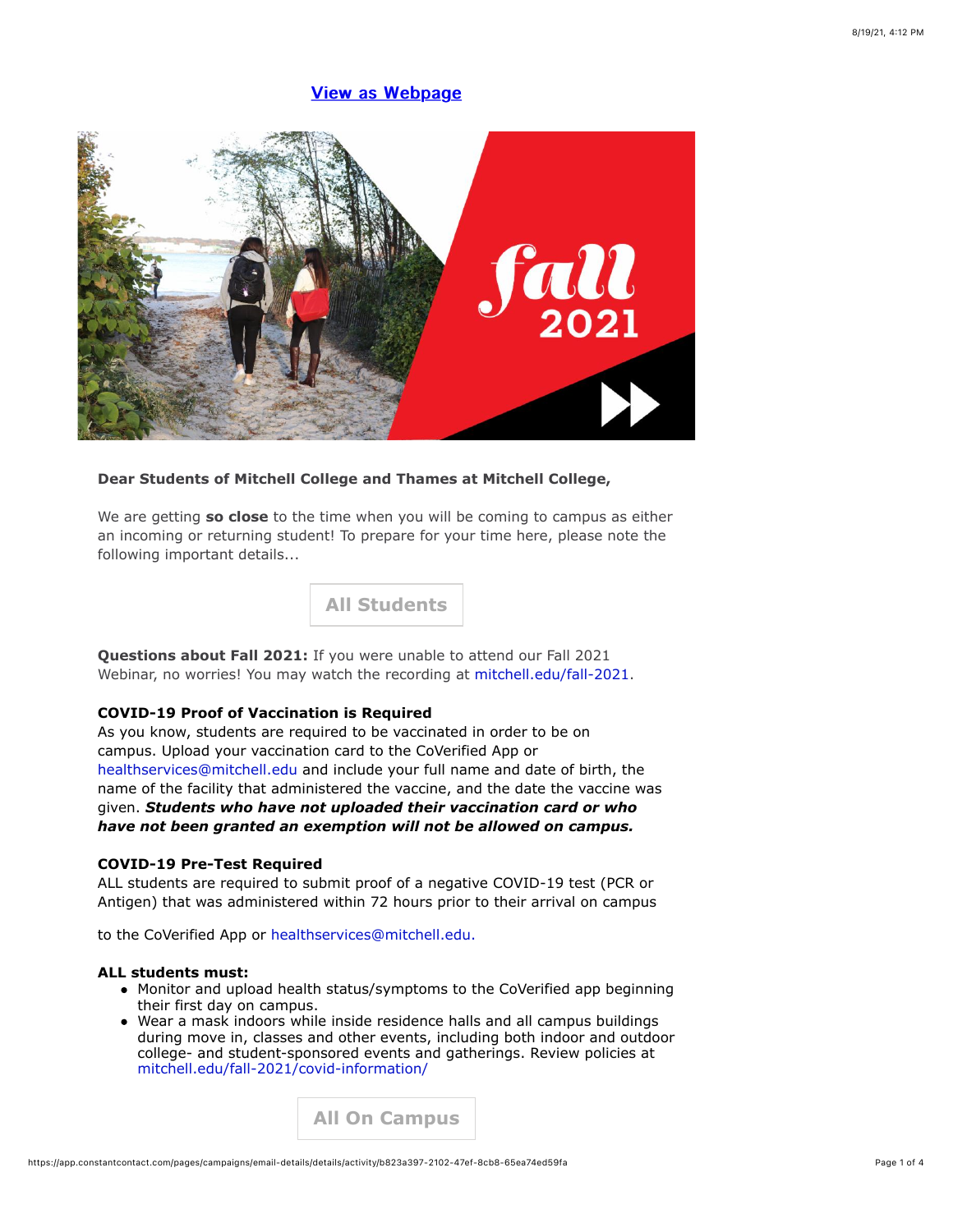

## **ALL students, visitors and family members on campus must:**

**Wear face coverings** while inside residence halls and all campus buildings during move-in and other events, including both indoor and outdoor college- and student-sponsored events and gatherings. *This applies regardless of vaccination status.*

**COVID-19 Weekly Testing**

Students who are unvaccinated and have an approved exemption **will be tested on campus weekly, beginning their first week.** Vaccinated students will not be tested.



### **Sign up for a Check-in Time**

If you haven't yet signed up for a move-in check-in time, you need to do so by August 20. Please use your **my.mitchell.edu** email address using the following links:

**August 25:** Incoming Mitchell College, Incoming Thames at Mitchell, and Thames Year Two students sign up here. **August 29:** Returning Students: *Mariner Hall* sign up here.

**August 29:** Returning Students: *Matteson Hall* sign up here.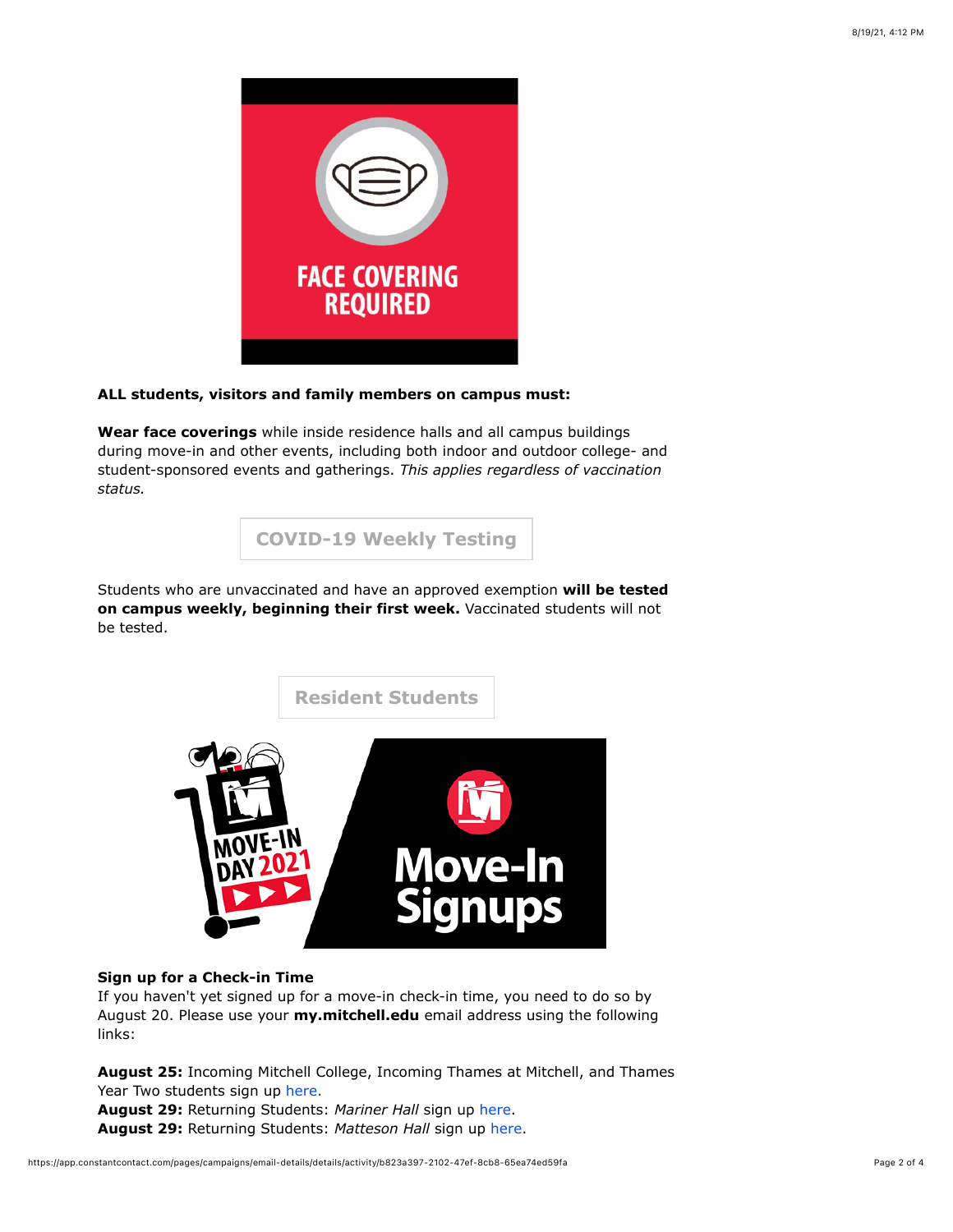**August 29:** Returning Students: *Simpson Hall* sign up here. **August 29:** Returning Students: *Montauk Apartments* sign up here.

# **Move-In Day (August 25 for incoming students; August 29 for returning students)**

#### **\*\*COVID-19 Pre-Test Required to Move-In\*\***

ALL students are required to submit proof of a negative COVID-19 test (PCR or Antigen) that was administered within 72 hours prior to their arrival on campus to the CoVerified App or healthservices@mitchell.edu. Students will not be allowed to move-in without proof of this test.

**As a reminder,** no more than two family members are allowed to assist with move-in and *no children under 12* will be allowed inside residence halls; family members/move-in helpers do not need to present a negative COVID-19 test, but they are *strongly encouraged to be vaccinated* for COVID-19 if they plan to be present on campus.

Check in on your designated move-in day at the Henry Hall parking lot **during the check-in hour time slot you have signed up for.** Incoming students will receive information packets, keys, student IDs, *Anchors Aweigh!* swag and either an approved "**green**" card or "**red**" card. Returning students will receive keys and either an approved "**green**" card or "**red**" card.

- If you receive a "green" card upon check in, you are allowed to proceed with move in.
- If you receive a "red" card, you will need to to remain at Henry Hall until you have been cleared. Reasons for receiving a red card include: a financial hold, a COVID vaccination hold, a health & wellness hold, or other. You must clear *all holds* before receiving the approved green card.
- *Clear your holds NOW* in your Mitchell portal to ensure you get a green card when you arrive!

### **Questions or concerns about moving in?** Email housing@mitchell.edu



#### **Anchors Aweigh! for Incoming Students, August 25-29**

*Anchors Aweigh!* is a tradition at Mitchell for our new, incoming students. The experience includes five days of fun, acclimation to campus and orientation for Mitchell and Thames at Mitchell resident and commuter students. Download the complete schedules below so you and your family know what to expect!

**Incoming Resident Mitchell Students:**

Download your Anchors Aweigh! schedule **here**.